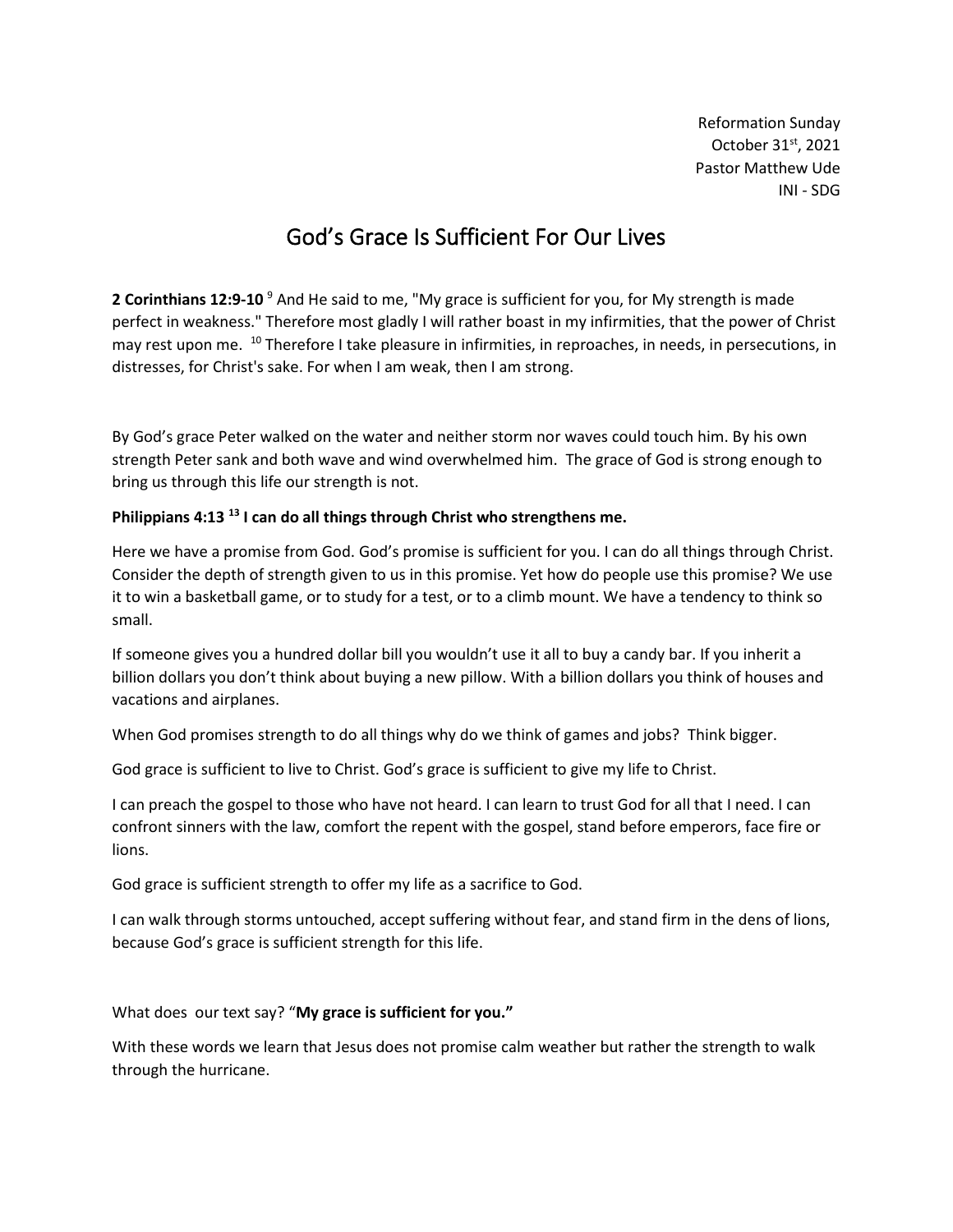There are few false teachings as detestable as the lie that if I have enough faith, I can stop the storm. The idea that if I have enough faith God will reward me with riches. The idea that if I have enough faith, I will not get sick. Such teachings are a perversion of God's promises and rely on my strength, the strength of my faith.

God does not promise that there will not be storms and sickness. He does promise that His grace is sufficient strength to walk through them.

For many years Luther strove with all his strength to serve God, yet his strength was never even close to enough. Every night he went to bed dejected and depressed because he could not even crawl by his own strength.

Then he learned the grace of God, the free gift of righteousness through faith given by Christ and with that strength he stood against emperor and pope and even Satan. God's grace did not bring Europe to it's knees before Luther. It did not stop the oppression. It did give Luther the strength to stand. It gave Luther the strength he needed for his life.

## What does our text say? "**My strength is made perfect in weakness."**

With these words we accept suffering, knowing that God's grace is sufficient for us

## **Isaiah 43:1-3 But now, thus says the LORD, who created you, O Jacob, And He who formed you, O Israel:**

This promise was given to the Israelites. It is like a Christmas present sitting under the tree with another's name on it. We may look on it with envy but it is not our name.

## **Galatians 3:29 <sup>29</sup> And if you** *are* **Christ's, then you are Abraham's seed, and heirs according to the promise.**

The name on the tag is gone. The gift is free for the taking. Write your own name there, take it as your own. The promise is yours. What's inside?

**"Fear not, for I have redeemed you; I have called** *you* **by your name; You** *are* **Mine. <sup>2</sup> When you pass through the waters, I** *will be* **with you; And through the rivers, they shall not overflow you. When you walk through the fire, you shall not be burned, Nor shall the flame scorch you. <sup>3</sup> For I** *am* **the LORD your God, The Holy One of Israel, your Savior;**

God does not promise that the water will be shallow. He does not promise that the fire will not burn. He does promise it will not overwhelm us.

Why is it that water cannot drown us? Why is it that fire can not consume you?

Because the blood of Christ as given as a ransom for you soul. Because the free grace of God is poured out upon you. Because you belong to Christ.

His grace is sufficient to walk through water and fire. His grace is sufficient for anything that comes in this life.